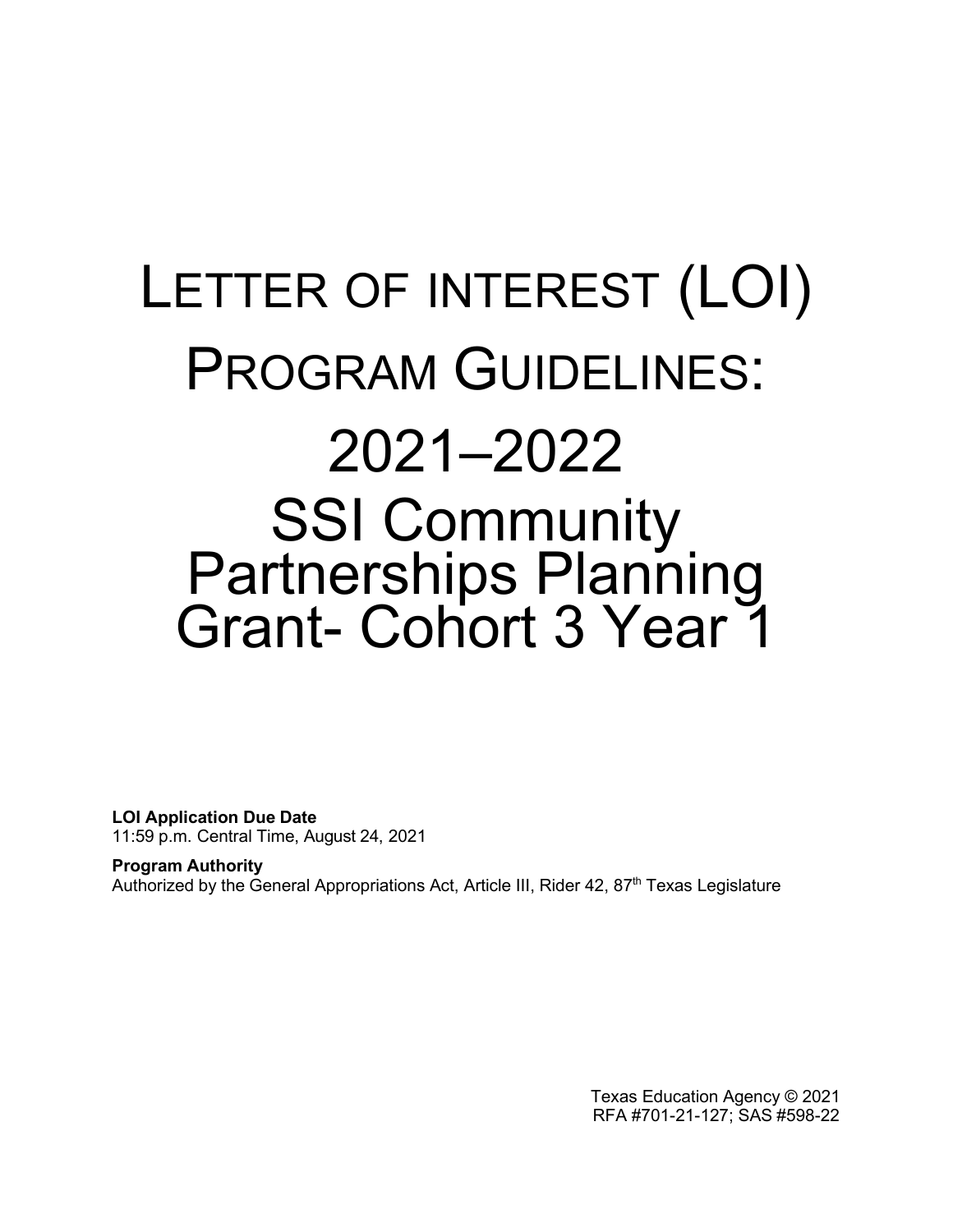| <b>Table of Contents</b> |  |
|--------------------------|--|
|                          |  |
|                          |  |
|                          |  |
|                          |  |
|                          |  |
|                          |  |
|                          |  |
|                          |  |
|                          |  |
|                          |  |
|                          |  |
|                          |  |
|                          |  |
|                          |  |
|                          |  |
|                          |  |
|                          |  |
|                          |  |
|                          |  |
|                          |  |
|                          |  |
|                          |  |
|                          |  |
|                          |  |
|                          |  |
|                          |  |
|                          |  |
|                          |  |
|                          |  |
|                          |  |
|                          |  |
|                          |  |
|                          |  |
|                          |  |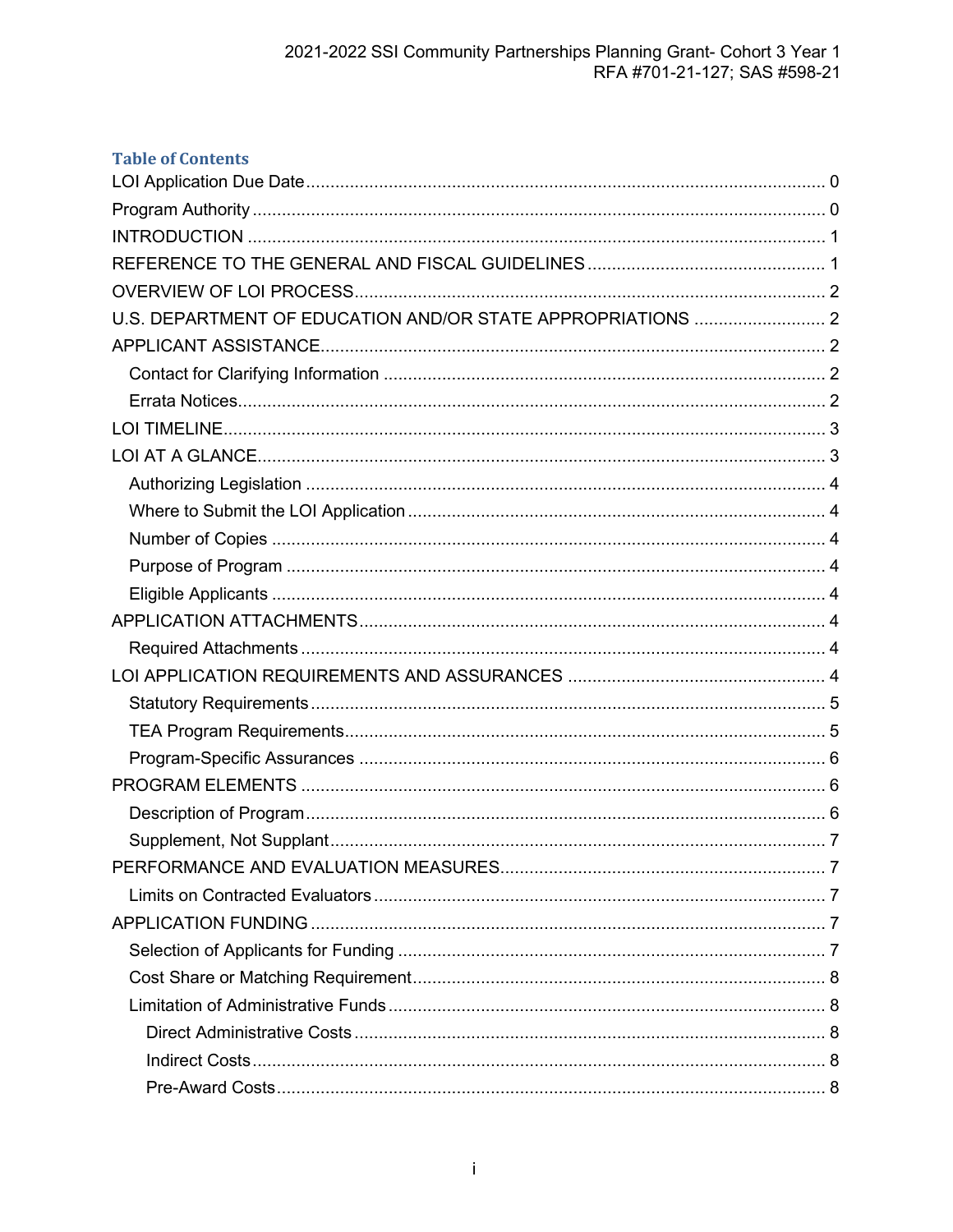2021-2022 SSI Community Partnerships Planning Grant- Cohort 3 Year 1<br>RFA #701-21-127; SAS #598-21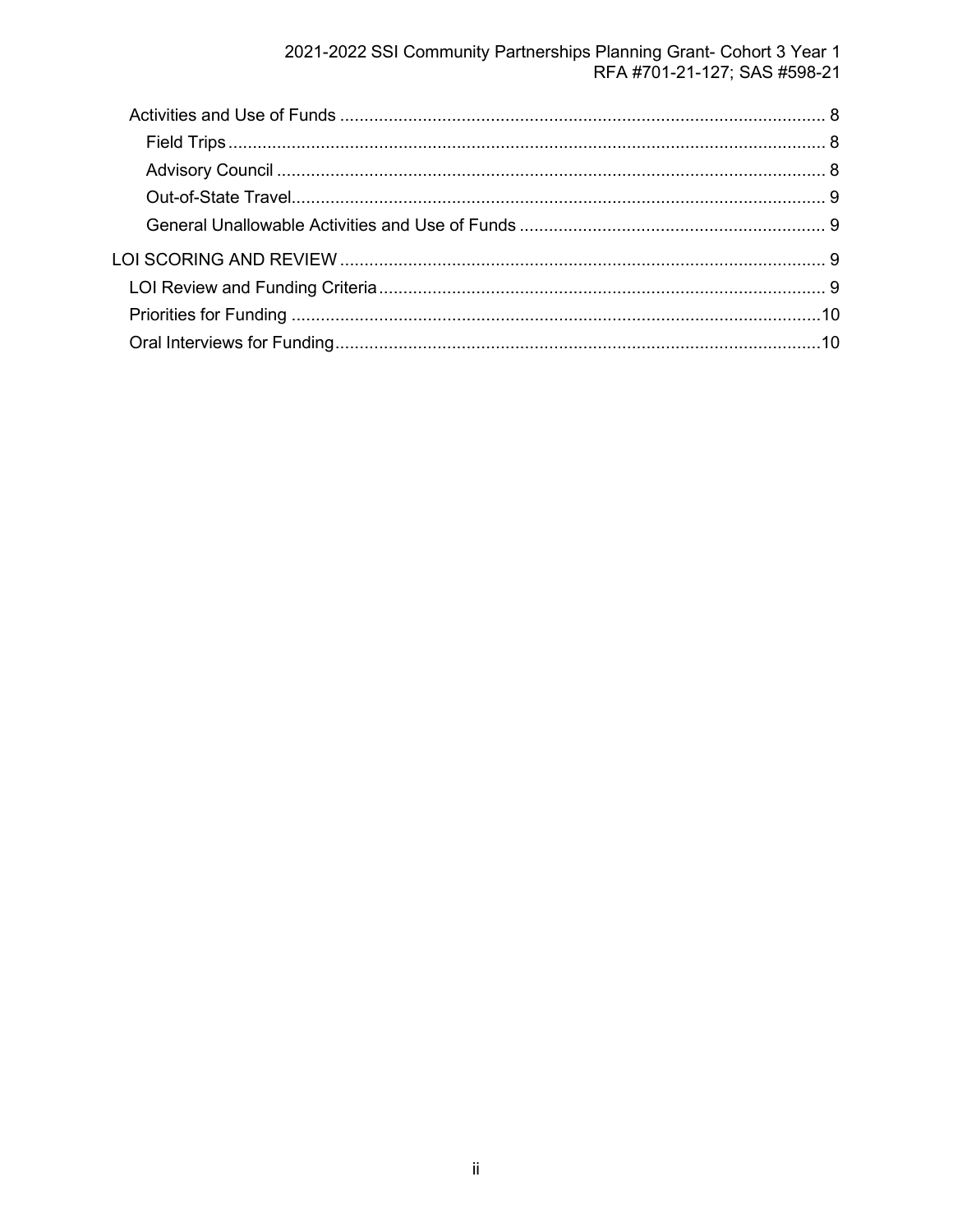### <span id="page-3-0"></span>**INTRODUCTION**

The Texas Education Agenc[y](#page-3-2) (TEA), as the pass-through entity $\cdot$ , is the grantee $\circ$  from the U.S. Department of Education (USDE) and TEA awards subgrants to non-federal entities<sup>[3](#page-3-4)</sup> such as local educational agencies (LEAs), including school districts, open-enrollment charter schools, and education service centers, and to a lesser degree institutions of higher education (IHEs), and nonprofit organizations (NPOs) who are the agency's subgrantees<sup>[4](#page-3-5)</sup>. These guidelines apply to all subgrantees of TEA, regardless of whether referenced herein as subgrantee or grantee. For purposes of this document, TEA may use the terms grantee and subgrantee synonymously for its subrecipients.

This document MUST be used in conjunction with the [General and Fiscal Guidelines](http://tea.texas.gov/WorkArea/linkit.aspx?LinkIdentifier=id&ItemID=25769819073) and the specific program instructions. The Adobe Acrobat Standard Application System (SAS) consists of all forms to be completed for the applicant to be eligible for funding. For applicants selected for funding, all guidelines and instructions will be incorporated by reference into the Notice of Grant Award (NOGA).

### <span id="page-3-1"></span>**REFERENCE TO THE GENERAL AND FISCAL GUIDELINES**

The Program Guidelines provide information specifically relevant to this grant program. The General and Fiscal [Guidelines](http://tea.texas.gov/WorkArea/linkit.aspx?LinkIdentifier=id&ItemID=25769819073) provide information relevant to all TEA grant programs. Throughout the Letter of Interest (LOI) Guidelines, cross-references are given to applicable sections of the [General and Fiscal Guidelines.](http://tea.texas.gov/WorkArea/linkit.aspx?LinkIdentifier=id&ItemID=25769819073) **It is critical that you review all referenced sections of the** General and Fiscal [Guidelines](http://tea.texas.gov/WorkArea/linkit.aspx?LinkIdentifier=id&ItemID=25769819073) **when preparing your application.**

<span id="page-3-4"></span>3 Non-federal entity is defined as a state, local government, Indian tribe, institution of higher education, or nonprofit organization that carries out a federal award as a recipient or subrecipient. (2 CFR 200.69)

<span id="page-3-2"></span><sup>1</sup> Pass-through entity is defined as a non-Federal entity that provides a subaward to a subrecipient to carry out part of a federal program. (2 CFR 200.74)

<span id="page-3-3"></span> $2$  Grantee is defined as the legal entity to which a grant is awarded and that is accountable to the federal government for the use of the funds provided. The term "grantee" does not include any secondary recipients, such as subgrantees and contractors that may receive funds from a grantee. (34 CFR 77)

<span id="page-3-5"></span><sup>4</sup> Subgrantee is defined by TEA to be the same as a subrecipient which is defined as a non-federal entity that receives a subaward from a pass-through entity to carry out part of a federal program; but does not include an individual that is a beneficiary of such program. (2 CFR 200.93) Subgrantee is defined in 34 CFR 77 as the legal entity to which a subgrant is awarded and that is accountable to the grantee for the use of the funds provided.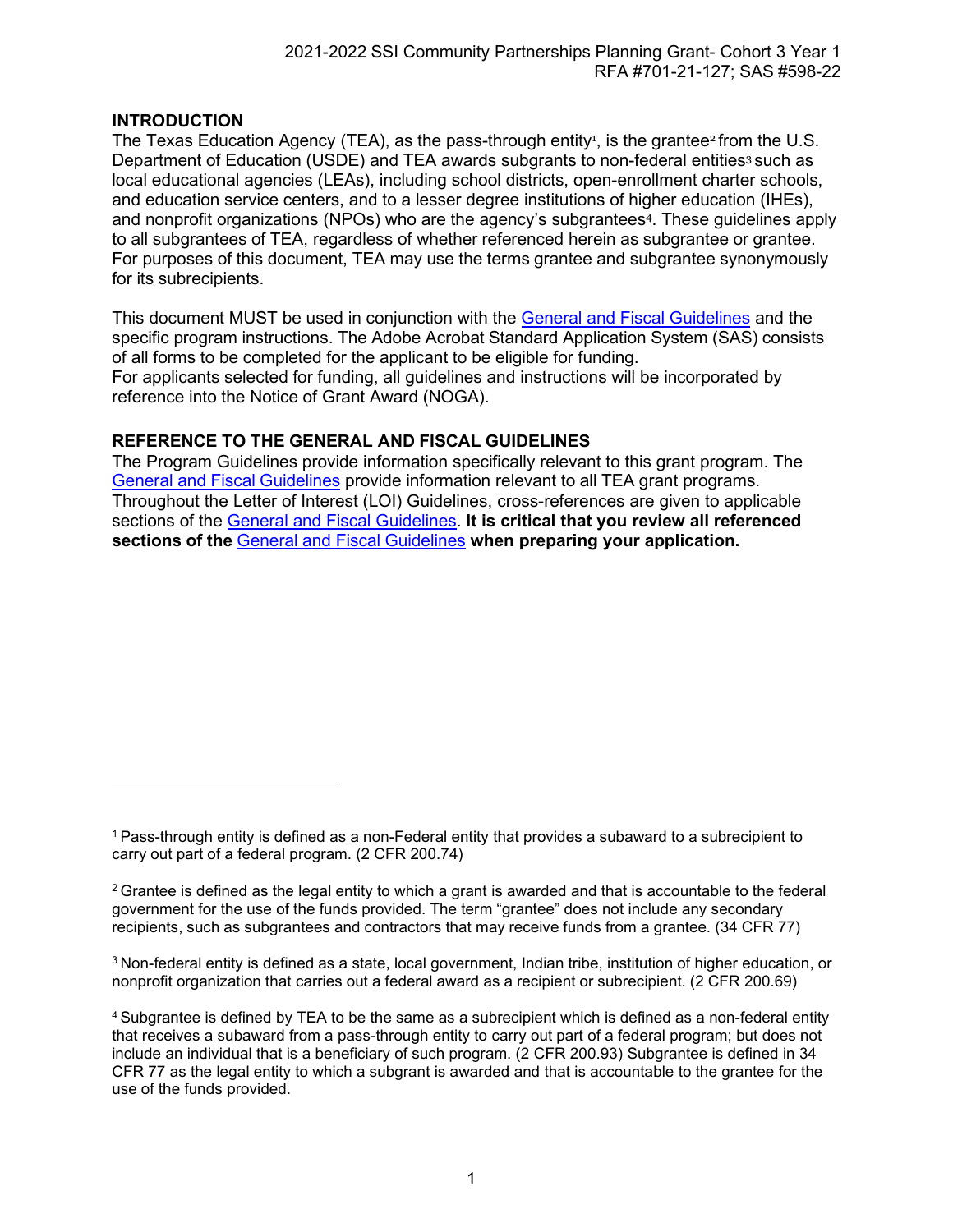# <span id="page-4-0"></span>**OVERVIEW OF LOI PROCESS**

The following steps provide a high-level overview of the process for responding to a letter of interest (LOI), including submitting an LOI application, and being selected for funding:

- 1. TEA publishes LOI application and supporting documents on the [TEA Grant](http://tea4avoswald.tea.state.tx.us/GrantOpportunities/forms/GrantProgramSearch.aspx) [Opportunities](http://tea4avoswald.tea.state.tx.us/GrantOpportunities/forms/GrantProgramSearch.aspx) webpage.
- 2. Eligible applicants submit LOI application, and any required attachments to TEA by the specified deadline.
- 3. LOI applications reviewed and scored. Note: The highest scoring applicants may be required to attend an oral interview or respond to questions regarding their LOI application.
- 4. TEA announces applicants selected for funding on the TEA [Grants Awarded Data](https://tea.texas.gov/Finance_and_Grants/Grants/Grants_Awarded/Grants_Awarded_Data/) webpage.
- *5. For LOI applicants selected for funding, the LOI application will serve as the grant application. This eliminates the need for selected applicants to submit a separate grant application.*
- 6. TEA staff conducts budget negotiations on the LOI application.
- 7. Notice of Grant Award (NOGA) issued upon successful completion of the negotiation process.

#### <span id="page-4-1"></span>**U.S. DEPARTMENT OF EDUCATION AND/OR STATE APPROPRIATIONS**

The following is provided in compliance with the U.S. Department of Education Appropriations Act:

| Category                                          | <b>Amount</b> |
|---------------------------------------------------|---------------|
| Total funds available for this project            | \$1,200,000   |
| Percentage to be financed with federal funds      | 0%            |
| Amount of federal funds                           | \$0           |
| Percentage to be financed from nonfederal sources | 100%          |
| Amount of nonfederal funds                        | \$1,200,000   |

#### **Due to current conditions, the amount available to award may change in response to budget changes that the State may make in final legislation. The Notice of Grant Awards may need to be adjusted to reflect this difference.**

#### <span id="page-4-2"></span>**APPLICANT ASSISTANCE**

The following types of assistance are available to applicants for this grant program.

#### <span id="page-4-3"></span>**Contact for Clarifying Information**

See the General and Fiscal [Guidelines,](https://tea.texas.gov/finance-and-grants/grants/grants-administration/guidelines-provisions-and-assurances) *TEA Contacts*.

The following TEA staff member should be contacted with questions about the LOI: Harold Wright, State Director of Community and University Partnerships Educator Support [Harold.Wright@tea.texas.gov](mailto:Harold.Wright@tea.texas.gov) Phone: (512) 463-9635 Website: Student Success [Initiative/Community](https://tea.texas.gov/Texas_Schools/Support_for_At-Risk_Schools_and_Students/Community_and_University_Partnerships-_Student_Success_Initiative/) Partnerships

#### <span id="page-4-4"></span>**Errata Notices**

<span id="page-4-5"></span>See the General and Fiscal [Guidelines,](https://tea.texas.gov/finance-and-grants/grants/grants-administration/guidelines-provisions-and-assurances) *Errata Notices*.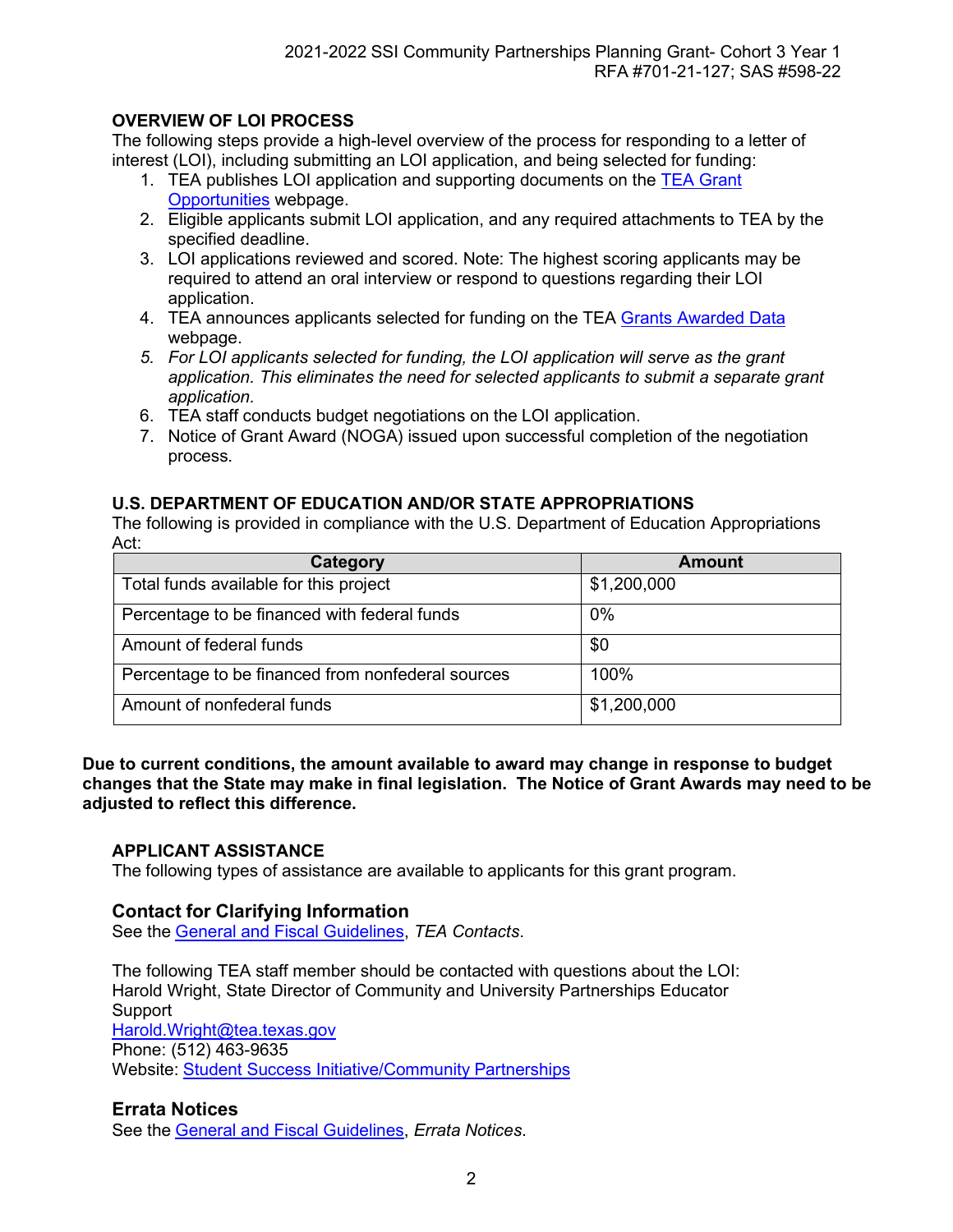# **LOI TIMELINE**

Dates, except the grant ending date, may vary slightly as conditions require.

| <b>Date</b>           | <b>Event</b>                                                            |
|-----------------------|-------------------------------------------------------------------------|
| July 23, 2021         | LOI available                                                           |
| August 6, 2021        | Last date to submit FAQs to TEA contact person. General and Fiscal      |
|                       | <b>Guidelines, Frequently Asked Questions; submit to</b>                |
|                       | Harold.Wright@tea.texas.gov                                             |
| August 10, 2021       | FAQs posted to TEA Grant Opportunities page                             |
| August 10, 2021       | Notice of Intent to Submit a Response due to the TEA no later than 5:00 |
|                       | PM. Send notice to Harold. Wright@tea.texas.gov                         |
| August 24, 2021       | Due date for the LOI application, which may be submitted via email to   |
|                       | <b>competitivegrants@tea.texas.gov</b> ; the LOI application must be    |
|                       | received by 11:59 p.m., Central Time.                                   |
|                       | See General and Fiscal Guidelines, LOI Application Due Date and Time    |
| August 25, 2021-      | LOI review period                                                       |
| September 23,<br>2021 | See General and Fiscal Guidelines, LOI Review Process                   |
| September 30,<br>2021 | Anticipated award announcement                                          |
| November 1,           | Beginning date of grant (if selected for funding)                       |
| 2021                  | See General and Fiscal Guidelines, Grant Period                         |
| June 2, 2022          | Final date to submit an amendment (if selected for funding)             |
| August 31, 2022       | Ending date of grant (if selected for funding)                          |
|                       | See General and Fiscal Guidelines, Grant Period                         |

<span id="page-5-0"></span>For all dates related to the grant, including reporting dates, see the **TEA Grant Opportunities** page. If a due date falls on a weekend or holiday, the date will be on the following business day. All dates except the grant ending date may vary slightly as conditions require.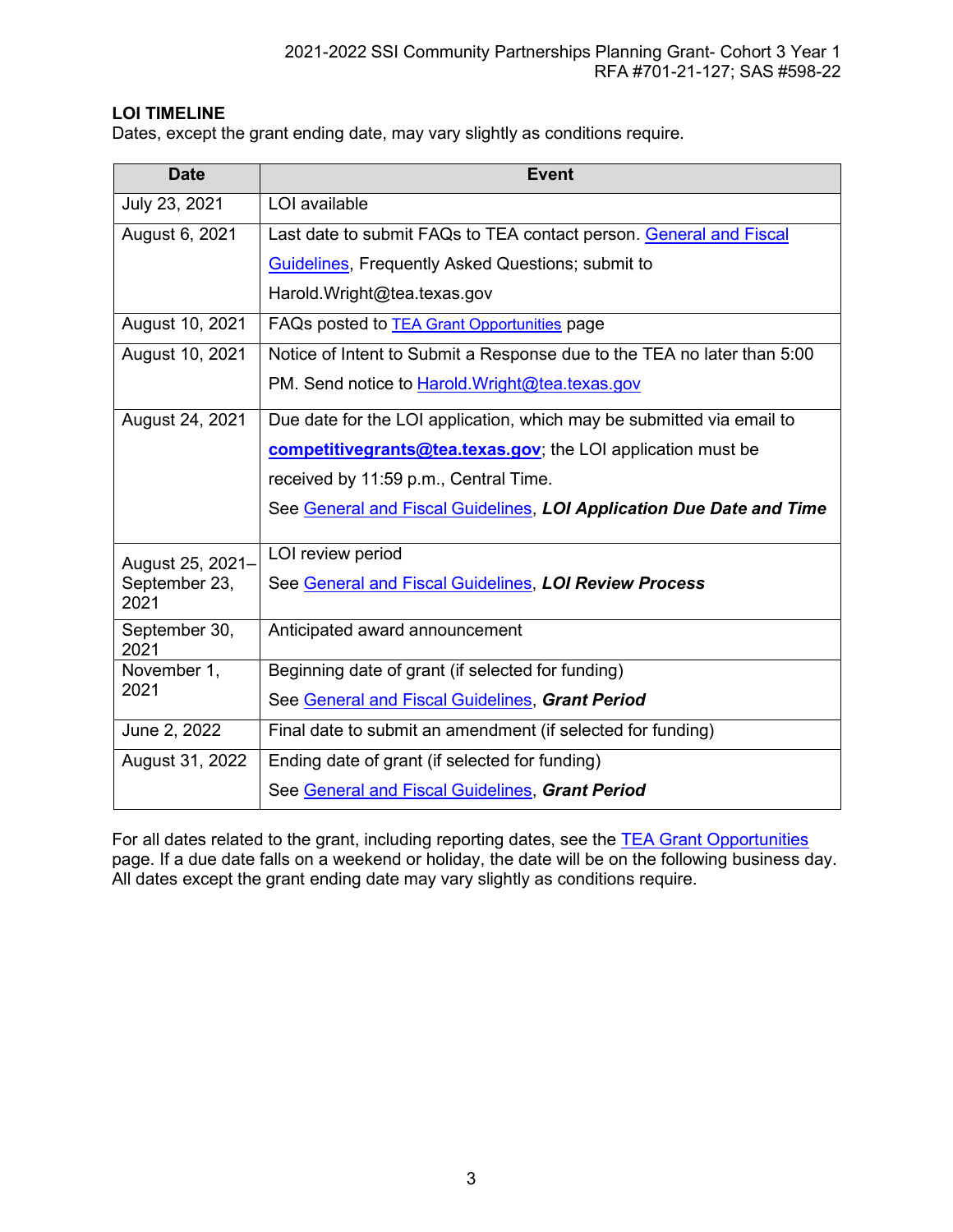# **LOI AT A GLANCE**

This section provides fundamental information pertinent to the grant program.

# <span id="page-6-0"></span>**Authorizing Legislation**

This LOI is authorized by the General Appropriations Act, Article III, Rider 42, 87<sup>th</sup> Texas Legislature.

# <span id="page-6-1"></span>**Where to Submit the LOI Application**

See the General and Fiscal [Guidelines](https://tea.texas.gov/finance-and-grants/grants/grants-administration/guidelines-provisions-and-assurances)**:** *Where to Submit the LOI Application*

# <span id="page-6-2"></span>**Submission Requirements**

See the Submission Requirements for Competitive Grants section of the [General and Fiscal](https://tea.texas.gov/finance-and-grants/grants/grants-administration/guidelines-provisions-and-assurances)  [Guidelines.](https://tea.texas.gov/finance-and-grants/grants/grants-administration/guidelines-provisions-and-assurances)

Note: TEA requires applications to be emailed. Multiple applications per applicant must be submitted in separate emails.

# **Purpose of Program**

The purpose of this program is to support significant improvements in educational and developmental outcomes for children and youth who live in distressed communities by providing access to great schools and creating strong partnerships to increase family and community support that will prepare students to receive an excellent education from early learning and progressing to college and a career.

# <span id="page-6-3"></span>**Eligible Applicants**

See the General and Fiscal [Guidelines,](https://tea.texas.gov/finance-and-grants/grants/grants-administration/guidelines-provisions-and-assurances) *Eligibility To Apply for LOIs*.

The eligible school districts serve a student population with at least 85% who are classified as economically disadvantaged. All LEAs, regardless of size, must have at least one school in a feeder pattern of schools that has underperformed using locally developed standards or is formerly Improvement Required in state accountability. School districts must show proof of school underperformance when using locally developed standards to justify eligibility.

# <span id="page-6-4"></span>**APPLICATION ATTACHMENTS**

This section describes the required attachments that must be included with the application.

# <span id="page-6-5"></span>**Required Attachments**

See the following section of the [General and Fiscal Guidelines:](https://tea.texas.gov/finance-and-grants/grants/grants-administration/guidelines-provisions-and-assurances) *Required Program-Related Attachments*

• **Attachment 1D**

# <span id="page-6-6"></span>**LOI APPLICATION REQUIREMENTS AND ASSURANCES**

This section describes the types of requirements that applicants must assure adherence to in order to be eligible to be considered for funding:

- Statutory requirements (requirements defined in the authorizing statute)
- <span id="page-6-7"></span>• TEA program requirements (requirements defined by TEA program staff)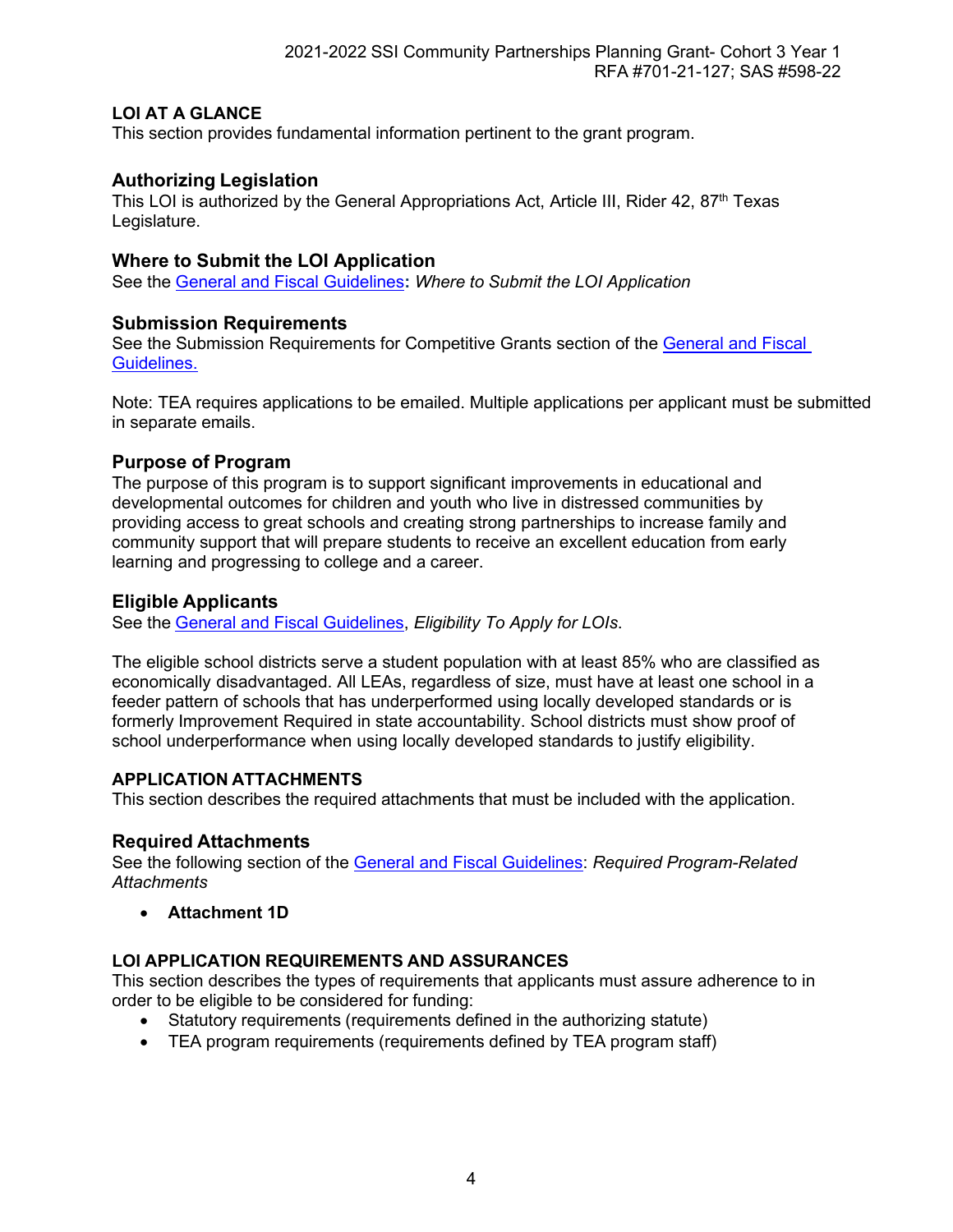# **Statutory Requirements**

See the General and Fiscal [Guidelines,](https://tea.texas.gov/finance-and-grants/grants/grants-administration/guidelines-provisions-and-assurances) *Statutory Requirements*.

Per TEC §22.0834, any person offered employment by any entity that contracts with TEA or receives grant funds administered by TEA (i.e., a grantee or subgrantee) is subject to the fingerprinting requirement. TEA is prohibited from awarding grant funds to any entity, including nonprofit organizations, that fails to comply with this requirement. For details, refer to the General and Fiscal [Guidelines,](https://tea.texas.gov/finance-and-grants/grants/grants-administration/guidelines-provisions-and-assurances) *Fingerprinting Requirement*.

# <span id="page-7-0"></span>**TEA Program Requirements**

See the General and Fiscal [Guidelines,](https://tea.texas.gov/finance-and-grants/grants/grants-administration/guidelines-provisions-and-assurances) *Program Requirements.*

In addition to the statutory requirements, TEA has established the following program requirements. Applicants must address within the application how they will achieve the following:

### **1. Need for the Project**

- a. The school district will address the academic and community needs for the project.
- b. The school district will address its mission and how the Community Partnerships initiative will improve the quality of programming in all categories of schools in a feeder pattern.
- c. The school district must identify campuses within the feeder pattern that are rated Improvement Required or formerly Improvement Required and show how it will utilize the five levers of the Effective Schools Framework.

# **2. Quality of the School and Community Improvement Design**

- a. The school district will show in the project proposal how the "Community Partnerships/SSI Framework" activities and strategies will improve school and community outcomes.
- b. The school district will describe how the leadership team will develop a system of resources and facilitate collaborative activities to identify partners to create and operationalize a shared vision of achievement for school and community improvement.

# **3. Quality of Project Resources**

- a. The school district will show in its proposal how it will develop a system of resources and supports from birth to college that are scalable throughout the neighborhood of schools.
- b. The district will describe in its proposal how it will effectively cooperate and coordinate partnership agencies to provide integrated wrap-around and holistic services to children and their families in the school community.

# **4. Quality of Data Management Plan**

a. The school district will show in its proposal how it will develop and implement robust data systems and performance management routines to ensure progress monitoring actions will drive the achievement of the predetermined outcomes of the grant.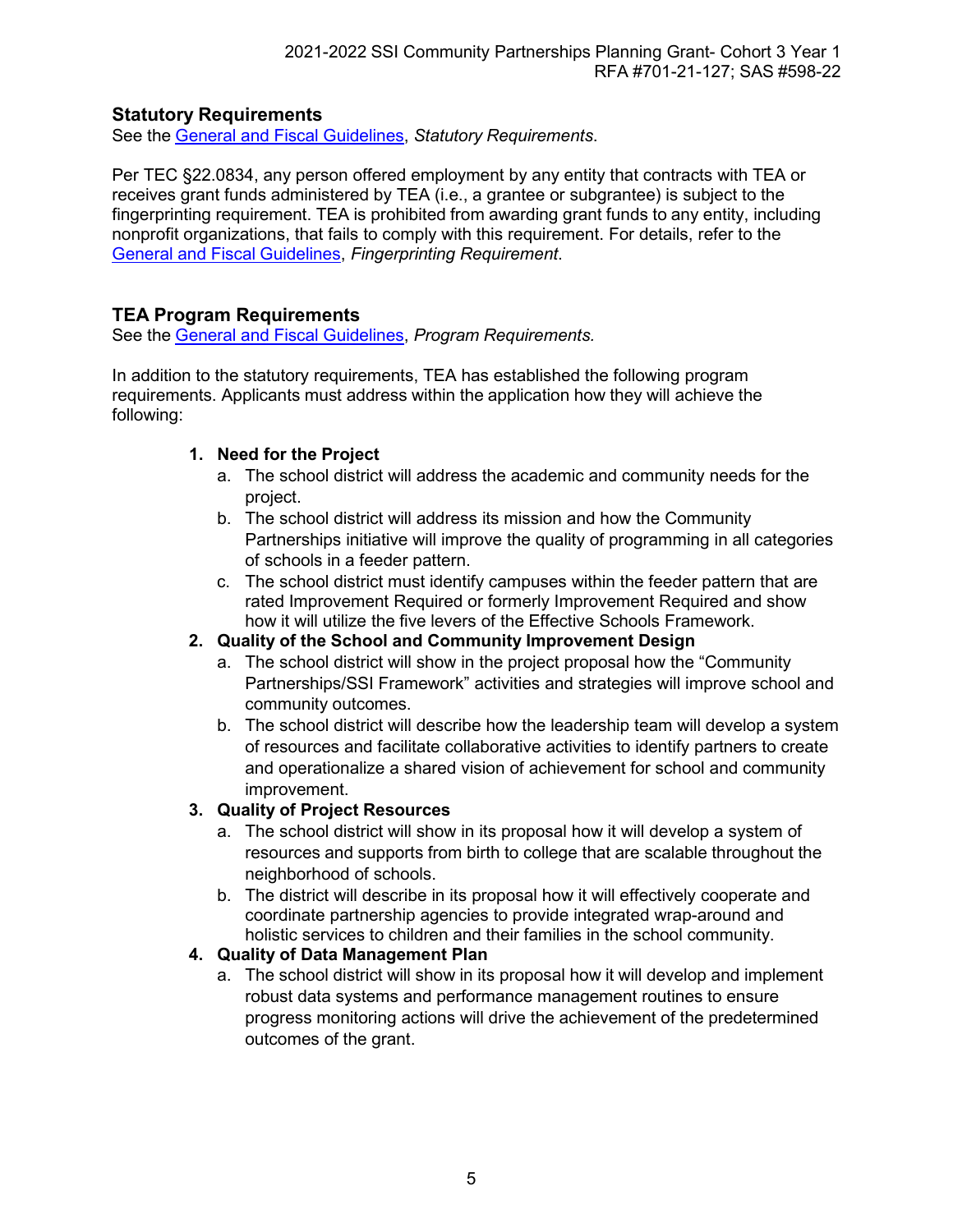- b. The district will show in its proposal how it will engage with partners to monitor and measure interim school progress data and conduct community outreach for each partnership organization.
- **5. Commitment to Program Assurances**
	- a. The school district will show in its proposal a commitment to fully implementing the Community Partnership initiative model they have selected and commit to using the tools and strategies to achieve school improvement and student success.
	- b. The school district will show in its proposal evidence that the Community Partnerships program practices will be sustained beyond the life cycle of the grant.

# <span id="page-8-0"></span>**Program-Specific Assurances**

See the General and Fiscal [Guidelines,](https://tea.texas.gov/finance-and-grants/grants/grants-administration/guidelines-provisions-and-assurances) *Provisions and Assurances*.

The program-specific assurances are listed on page 2 of the application.

# <span id="page-8-1"></span>**PROGRAM ELEMENTS**

This section provides detailed information about the LOI.

Communities participating in the program will be required to plan and implement the Community Partnerships framework which includes alignment of the design principles across the feeder pattern, effective schools and academic programs, family and community engagement, and intentional partnerships. Awarded vendors support grantees with planning phase and implementation phase activities to achieve a set of predetermined academic achievement outcomes defined by TEA. While these outcomes are required to be considered a successful program, schools and community partners will have the flexibility to determine how outcomes will be achieved through different partnership strategies and approaches.

LEA's participating in the Community Partnerships initiative will receive technical assistance support with four (4) main areas/stages including:

# **Stage 1** – Launch

- Identify Community Partnerships Design Team
- Conduct Diagnostic Assessment of Feeder Pattern using CP Diagnostic tool
- Develop the Vision for the Feeder Pattern
- Identify Priority Focus Areas, including initial identification of potential partner organizations
- Socialize the Community Partnerships vision with feeder pattern campuses and communities
- Identify baselines for all goals (SMART Goals)

# **Stage 2** – Plan

- Develop Implementation Plan for Pillar 1
- Develop Implementation Plan for Pillar 2
- Develop Implementation Plan for Pillar 3
- Develop Implementation Plan for Pillar 4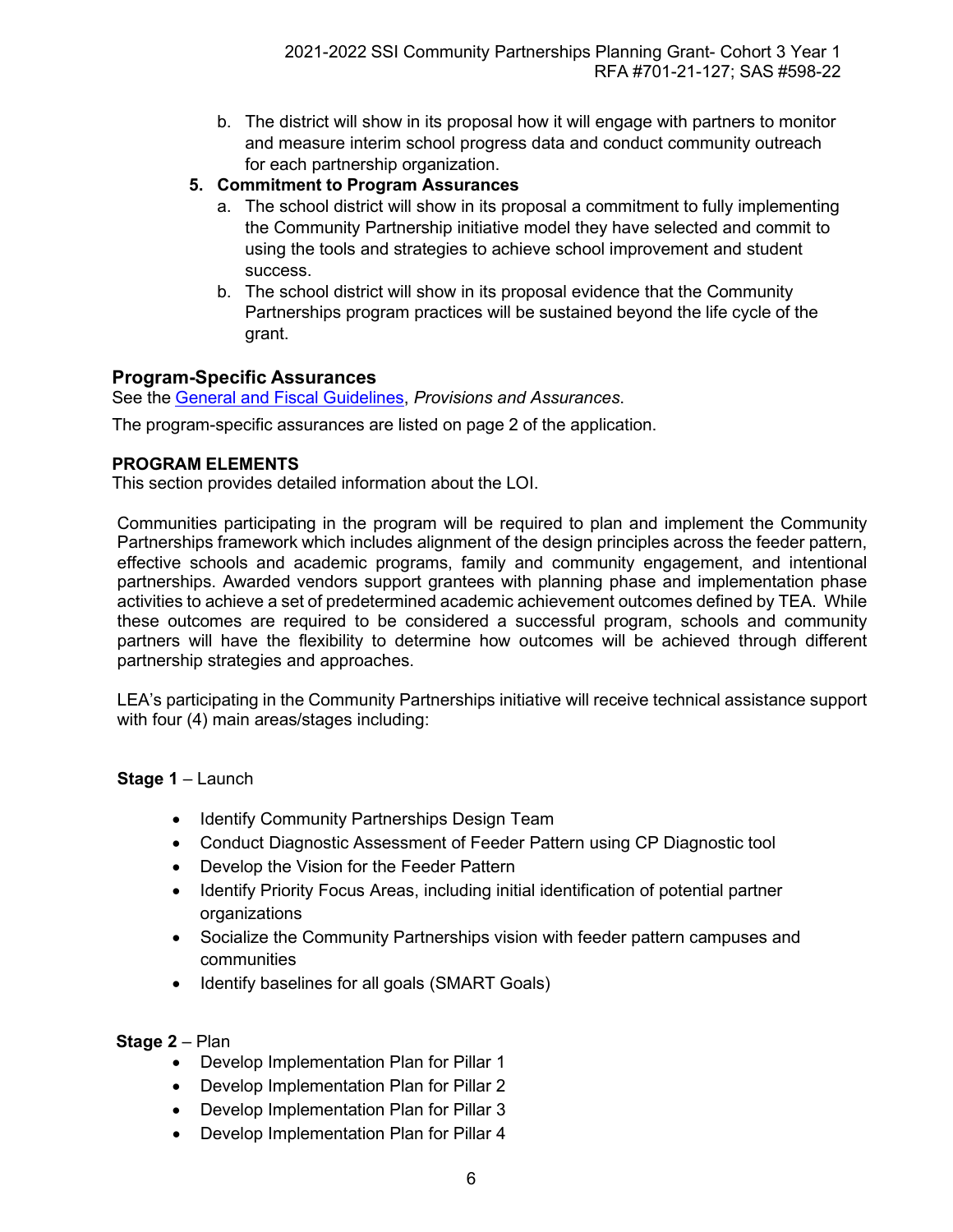- **Stage 3** Early Implementation
	- Conduct feeder pattern and community communications activities
	- Conduct initial trainings on prioritized ESF levers across all schools in the feeder pattern
	- Conduct family engagement activities
	- Secure and sign MOUs for all community partners
	- Develop continuous improvement cycle to be used in Stage 4
	- Conduct End of Year Reflection

**Stage 4** – Full Implementation and Continuous Improvement

- Full implementation of Pillar 1
- Full implementation of Pillar 2
- Full implementation of Pillar 3
- Full implementation of Pillar 4
- Conduct Continuous Improvement Cycle 1, 2
- Conduct End of Year Reflection

# <span id="page-9-0"></span>**Description of Program**

This program will support significant improvements in educational and developmental outcomes for children and youth who live in struggling communities by providing access to great schools and access to a system of high-quality community, academic, and government resources from birth through college and a career.

Selected grantee school districts and communities will be required to complete implementation plans and implementation activities during each year of the grant to demonstrate progress towards outcomes. These implementation plans and implementation activities will be evaluated by TEA, or a TEA approved vendor, prior to the end of each grant year. TEA will work with each district to determine the most appropriate vendor services needed by the district based on needs of the school district and improved readiness levels for implementation planning and implementation execution of the Community Partnerships initiative.

Grantees will contract and work directly with the vendor to outline the statement of work that meets their specific needs. The school district project manager and the vendor representative will report planning and implementation activities progress to TEA every two weeks using a fidelity of implementation tracker. The schools will use this tool to monitor and evaluate the impact of the wrap around services that are provided by the community partners.

For the Planning Grants of the Community Partnerships Initiative, each grantee will be **required to work with the TEA appointed vendor to support the planning and implementation activities**. Planning grantees will have limited discretion over which activities vendors support, based on the specific needs of their community.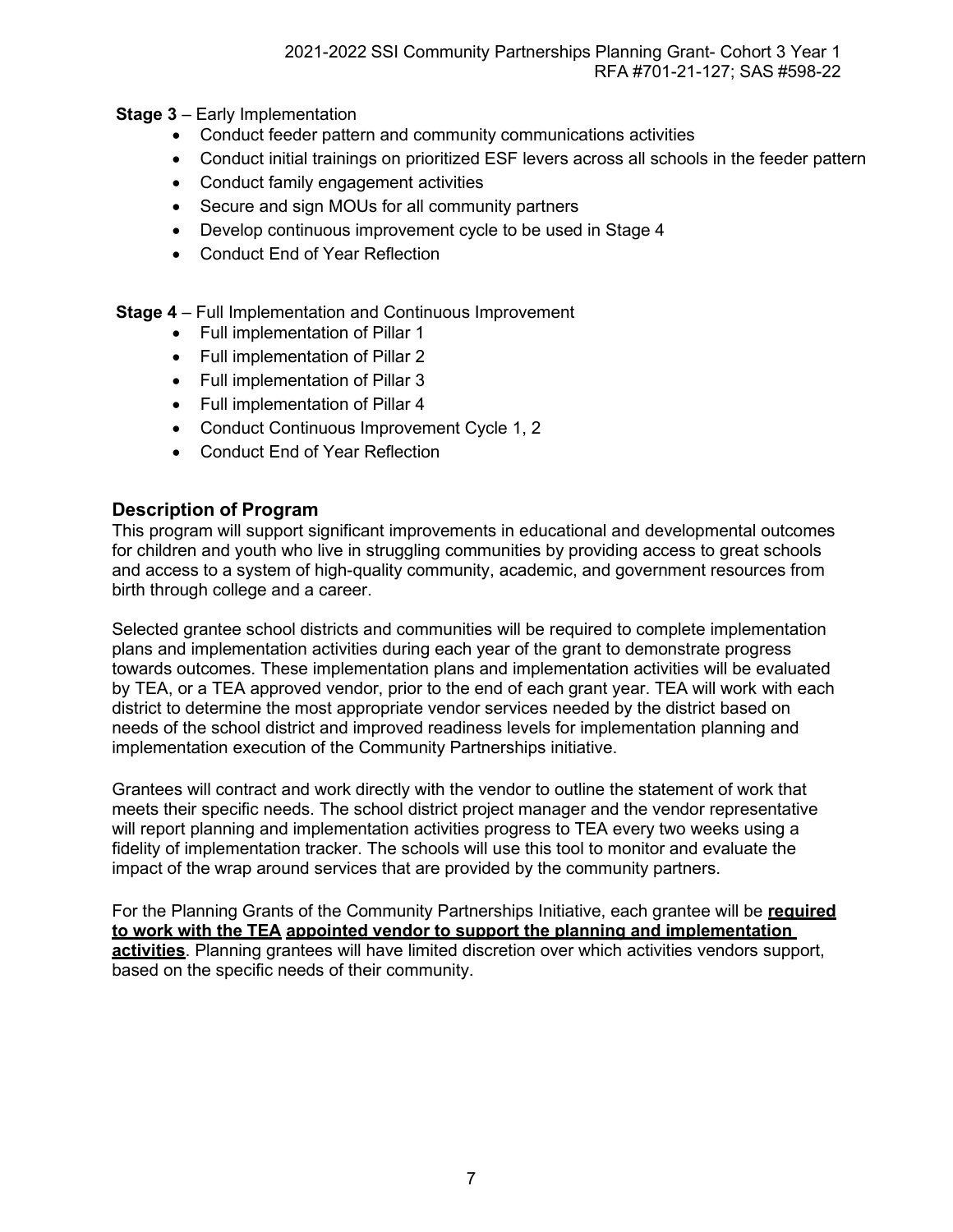# <span id="page-10-0"></span>**Supplement, Not Supplant**

For supplement, not supplant guidance, see the Supplement, Not Supplant Handbook on the Grants Administration Division's [Administering](https://tea.texas.gov/finance-and-grants/grants/grants-administration/administering-a-grant) a Grant page.

The supplement not supplant provision **does not apply**.

### <span id="page-10-1"></span>**PERFORMANCE AND EVALUATION MEASURES**

The applicant agrees to collect data and report on the following mandatory performance and evaluation measures:

- Campus performance
	- After two years of implementation, all feeder pattern campuses will be A or B rated OR will have improved two letter grades (ex. From F to C)
- Partnership utilization
	- # of MOU's signed by the partner organization
	- % of Partners supportive of the overall vision
	- % of Partners satisfied with technical assistance support
- Student outcomes
	- % of kindergartners that are kinder-ready increases by 10% over baseline
	- % of 3rd graders reading on/above grade level on STAAR increased by 10% over baseline
	- % of 8th graders do math on/above grade level on STAAR will increase by 10% over baseline
	- % of high school seniors graduating on time increased by 10% over baseline
	- % of HS seniors passing at least three EOCs increased by 10% over baseline
	- % of HS seniors with a post-secondary plan increases by 10% over baseline

#### <span id="page-10-2"></span>**Limits on Contracted Evaluators**

Applicants should make every effort to ensure that contracted evaluators be independent and objective.

#### <span id="page-10-3"></span>**APPLICATION FUNDING**

See the [General and Fiscal Guidelines:](https://tea.texas.gov/finance-and-grants/grants/grants-administration/guidelines-provisions-and-assurances) *Continuation Funding, Fund Management, and Use of Funds*

It is anticipated that approximately 5 districts will be awarded amounts ranging from \$200,000 to \$300,000.

# <span id="page-10-4"></span>**Selection of Applicants for Funding**

Applicants will be selected in rank order.

#### <span id="page-10-5"></span>**Cost Share or Matching Requirement**

See the [General and Fiscal Guidelines,](https://tea.texas.gov/finance-and-grants/grants/grants-administration/guidelines-provisions-and-assurances) *Cost Share/Match Requirement*.

TEA requires a 20% cost match for this grant program.

#### <span id="page-10-6"></span>**Limitation of Administrative Funds**

See the General and Fiscal [Guidelines,](https://tea.texas.gov/finance-and-grants/grants/grants-administration/guidelines-provisions-and-assurances) *Administrative Costs*.

*NOTE*: Administrative funds include **both** direct administrative costs **and** allowable indirect costs.

#### <span id="page-10-7"></span>**Direct Administrative Costs**

TEA limits the amount of direct administrative costs to no more than 15% of the total award.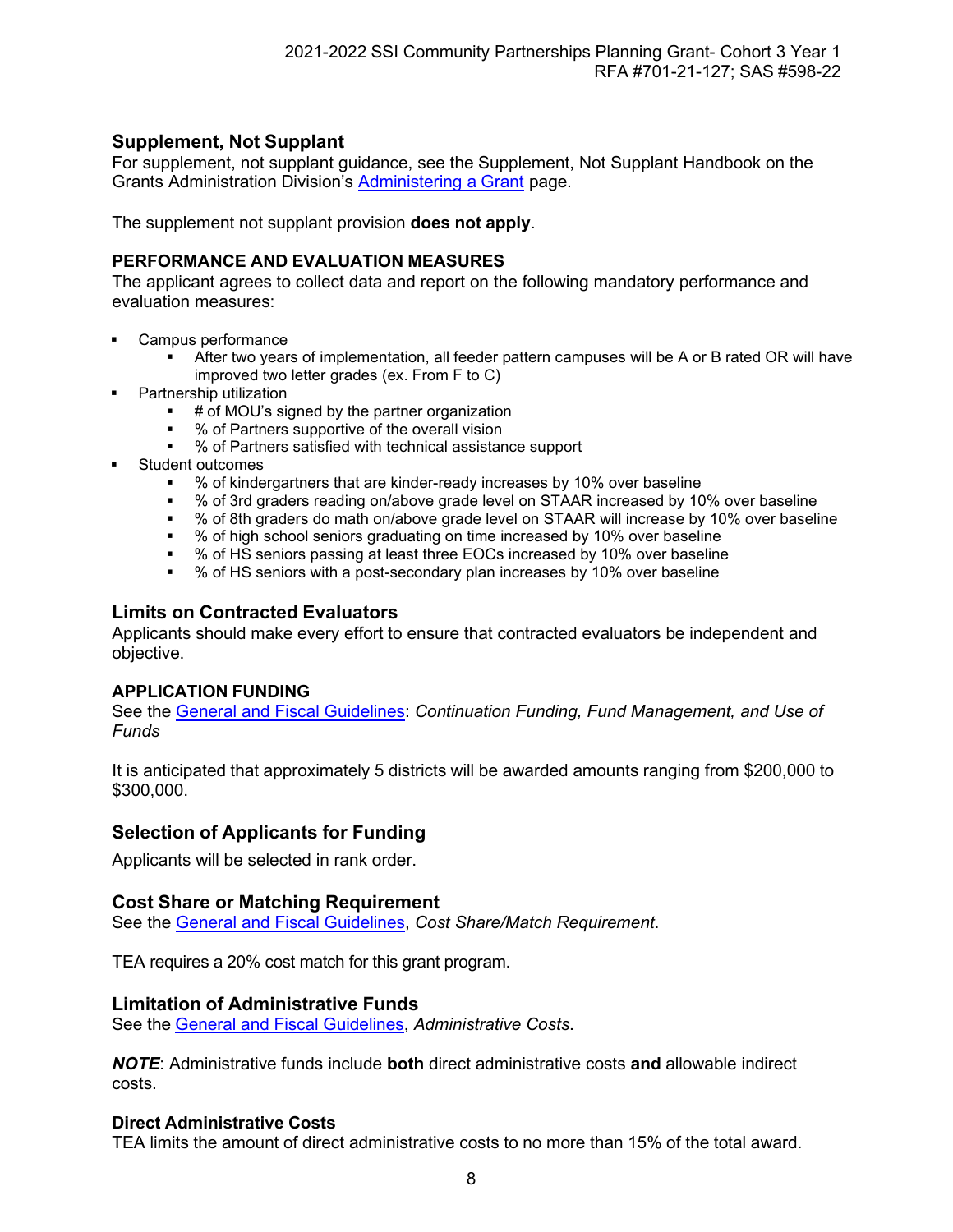#### <span id="page-11-0"></span>**Indirect Costs**

For this state-funded grant, the grantee may claim a maximum for indirect costs equal to **the lesser** of its current, approved unrestricted indirect cost rate or 15%.

To calculate the maximum indirect costs that can be claimed for a grant, complete the [Maximum](https://tea.texas.gov/Finance_and_Grants/Administering_a_Grant.aspx) [Indirect Costs Worksheet,](https://tea.texas.gov/Finance_and_Grants/Administering_a_Grant.aspx) posted on the Administering a Grant page, under the Handbooks and Other Guidance section.

#### <span id="page-11-1"></span>**Pre-Award Costs**

See the General and Fiscal [Guidelines,](https://tea.texas.gov/finance-and-grants/grants/grants-administration/guidelines-provisions-and-assurances) *Pre-Award Costs*.

Pre-award costs **are not** permitted for this grant program.

#### <span id="page-11-2"></span>**Activities and Use of Funds**

See the [Administering](http://www.tea.texas.gov/WorkArea/linkit.aspx?LinkIdentifier=id&ItemID=25769814700) a Grant page for general guidance on allowable activities and use of funds.

#### **Allowable activities and use of funds may include but are not limited to the following:**

#### <span id="page-11-3"></span>**Field Trips**

Field trips **may be** funded under the grant program. Only the following type of field trip is allowable:

• College and University visits

Field Trips will require a written justification form to be maintained locally. The justification forms should be emailed to the Program Manager for approval. To access the Field Trips Justification form, refer to the [Administering](https://tea.texas.gov/finance-and-grants/grants/grants-administration/administering-a-grant) a Grant page.

#### <span id="page-11-4"></span>**Advisory Council**

An advisory council **may be** funded under the grant program. Only the following types of advisory councils are allowable:

• The advisory council for the Community Partnerships Initiative shall be based on the Site-Based Decision-Making policies and practices of the school district and shall include the community partners as advisory council members as authorized by the campus principal.

#### <span id="page-11-5"></span>**Out-of-State Travel**

Out-of-state travel costs **may be** funded under this grant program. Out-of-state travel costs should be minimal. Travel costs are allowable if the expenses for transportation, lodging, subsistence, and related items are only incurred by employees on official business of the grantee and follow the grantee's regular business operations and written travel policy.

Out-of-State Travel will require a written justification form to be maintained locally and made available to TEA upon request. To access the Out-of-State Travel Justification form, refer to the [Administering](https://tea.texas.gov/finance-and-grants/grants/grants-administration/administering-a-grant) a Grant page.

**Travel Costs for Officials such as Executive Director, Superintendent, or Board Members** Travel costs for officials such as the executive director, superintendent, or board members **may be** funded under the grant program. Only the following travel costs are allowable for these positions:

• Exemplar site visits to model schools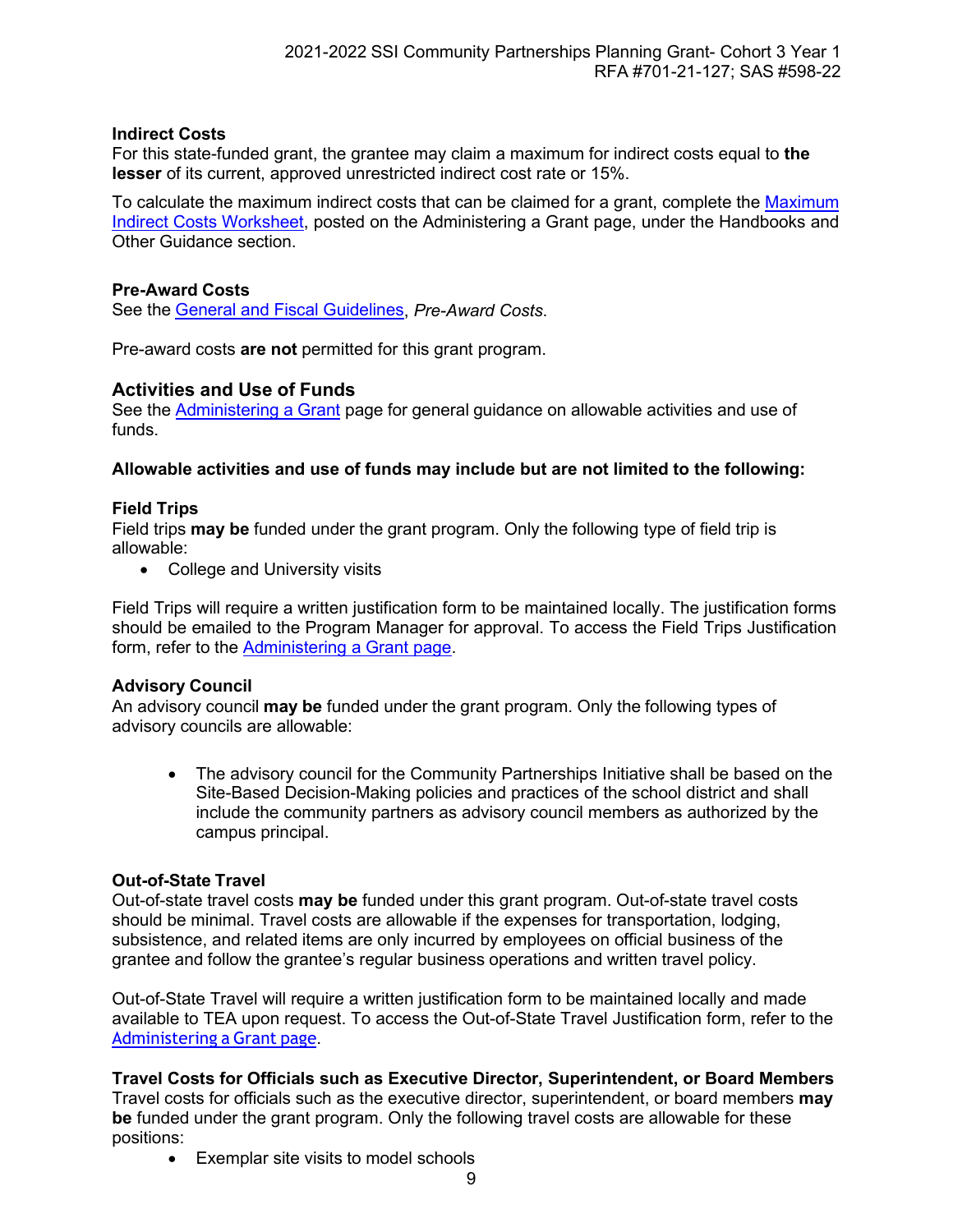# <span id="page-12-0"></span>**General Unallowable Activities and Use of Funds**

In general, refer to the Budgeting Cost Guidance Handbook on the [Administering a Grant](https://tea.texas.gov/finance-and-grants/grants/grants-administration/administering-a-grant) page for unallowable costs.

#### **Cost of Membership in Any Civic or Community Organization**

The cost of membership in any civic or community organization **may not** be funded under this grant program.

#### **Hosting or Sponsoring of Conferences**

Hosting or sponsoring conferences **may not** be funded under this grant program.

In addition, unallowable activities and use of funds for this grant may include but are not limited to the following:

#### • **Debt service (lease-purchase)**

• **Audit services**

#### <span id="page-12-1"></span>**LOI SCORING AND REVIEW**

This section provides information on the scoring and review of LOI applications.

#### <span id="page-12-2"></span>**LOI Review and Funding Criteria**

See the General and Fiscal [Guidelines,](https://tea.texas.gov/finance-and-grants/grants/grants-administration/guidelines-provisions-and-assurances) *LOI Review Criteria*.

Proposals will be selected based on the ability of each Proposer to carry out all the requirements contained in the Letter of Interest. The following diagram shows the scoring criteria and associated points that will be used to review responses to the Letter of Interest:

| Item | <b>Community Partnerships Grant Scoring Criteria</b>   | <b>Possible Points</b> |
|------|--------------------------------------------------------|------------------------|
|      | Need for the Project                                   | 50                     |
|      | Quality of the School and Community Improvement Design | 50                     |
| 3.   | <b>Quality of Project Resources</b>                    | 30                     |
| 4    | <b>Quality of Management Plan</b>                      | <b>20</b>              |
|      | <b>Commitment to Program Assurances</b>                | 30                     |
|      | Total                                                  | 180                    |

# <span id="page-12-3"></span>**Priorities for Funding**

See the General and Fiscal [Guidelines,](https://tea.texas.gov/finance-and-grants/grants/grants-administration/guidelines-provisions-and-assurances) *LOI Priorities for Funding*.

<span id="page-12-4"></span>There are no priority points included with this grant.